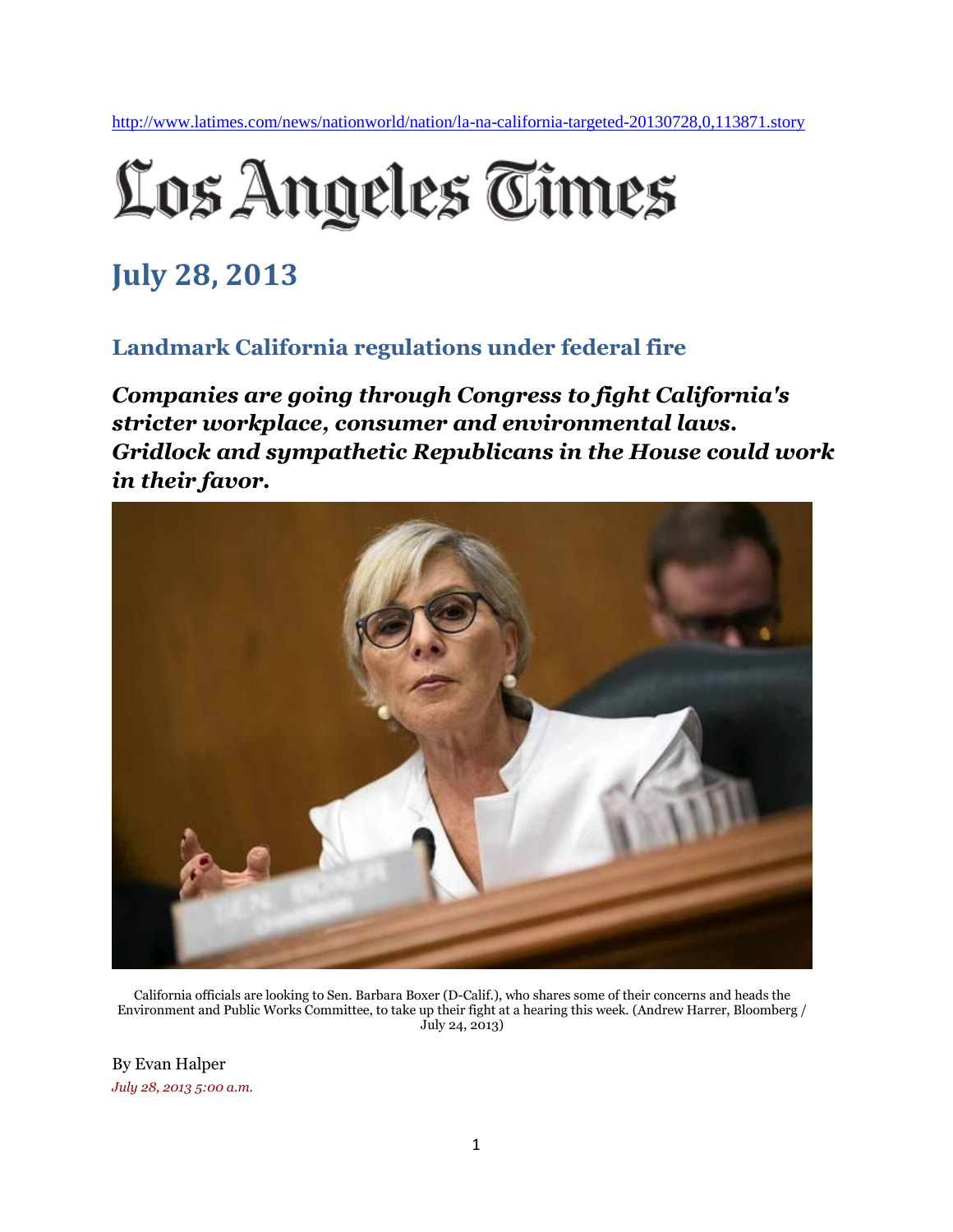WASHINGTON — California has a reputation for having some of the nation's most aggressive rules on workplace safety, consumer protection and environmental quality — regulations that force companies to make costly adjustments to the way they do business worldwide.

Now some of those companies, banking on congressional gridlock and sympathetic Republican leaders in the House, are fighting back. And officials in Sacramento worry that some of the state's landmark laws may be in danger.

At the top of their worry list is a measure with bipartisan support that would strengthen federal environmental laws on dangerous chemicals, but at the price of rolling back a pioneering California law that tries to protect consumers from the most toxic materials. State leaders are scrambling to fend off the bill, which they say is written so broadly that it also could undermine California's clean water laws and its effort to combat global warming.

"We are alarmed," said Debbie Raphael, director of the state Department of Toxic Substances Control. "We have programs in place that are very effective and have moved the marketplace to benefit not just California but the entire world. This … puts all that at risk."

The U.S. government has the power to block the laws of California or any other state if the statutes have an impact on interstate commerce or otherwise interfere with federal authority. But Washington has tended to do that sparingly. Democrats there typically don't have a problem with the state's liberal policies, and [Republicans](http://www.latimes.com/topic/politics/parties-movements/republican-party-ORGOV0000004.topic) have preferred to avoid infringing on states' rights.

But Republicans have taken up the argument that they need to curb such regulatory trailblazing to protect the rights of other states, particularly deep-red ones that don't want their industries faced with either following California's rules or being cut off from the country's biggest market. They argue that the state's regulations have gotten more aggressive. State officials say a more conservative Republican Party now puts business interests ahead of protecting states from Washington's authority.

Beyond the proposed federal Chemical Safety Improvement Act, a wide range of California measures are under siege. Agricultural interests have persuaded much of [Congress](http://www.latimes.com/topic/politics/government/u.s.-congress-ORGOV0000131.topic) that a state law prohibiting the sale of eggs laid by hens confined to tiny cages should be invalidated. California's foie gras ban has been under attack, as has its ban on the sale of inefficient light bulbs.

A proposed rule by one federal agency threatens the state's ban on cutting fins off sharks to sell for soup. A House panel recently amended a transportation bill to shift final authority over California's planned high-speed rail line to Congress, where many Republicans complain the project infringes on the rights of landowners in its path.

A measure that would have blocked California's authority to enforce state water law protections for endangered species made it through the House last year, though it stalled in the Senate.

"It's a constant push and pull," said Erwin Chemerinsky, dean of the [UC Irvine](http://www.latimes.com/topic/education/colleges-universities/university-of-california-irvine-OREDU00000198.topic) School of Law. "When a state puts in regulations a business finds onerous, it turns to Congress."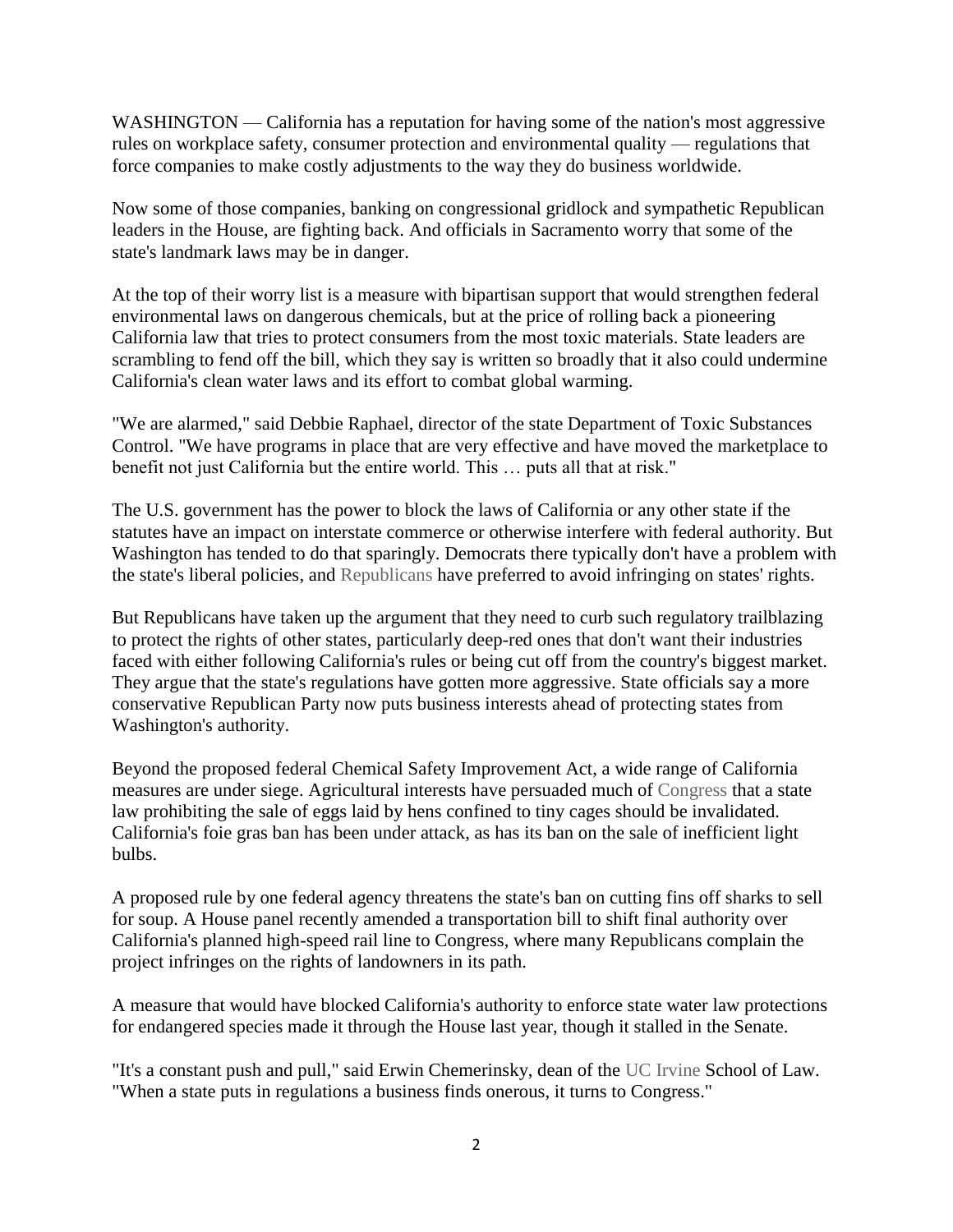The toxics legislation has caused particular alarm in California.

It was hatched in the Senate, which has usually been the chamber that has protected California against legislation pushed by the Republican-controlled House. It was co-written by the late Sen. [Frank R. Lautenberg](http://www.latimes.com/topic/politics/government/frank-lautenberg-PEPLT000007576.topic) (D-N.J.), a liberal who had strong ties to consumer groups, and Sen. [David](http://www.latimes.com/topic/politics/government/david-vitter-PEPLT006831.topic)  [Vitter](http://www.latimes.com/topic/politics/government/david-vitter-PEPLT006831.topic) (R-La.), a conservative who has long championed less regulation for industry.

The two struck a compromise that would significantly strengthen the federal [Environmental](http://www.latimes.com/topic/environmental-issues/u.s.-environmental-protection-agency-ORGOV000048.topic)  [Protection Agency's](http://www.latimes.com/topic/environmental-issues/u.s.-environmental-protection-agency-ORGOV000048.topic) authority to regulate chemicals.

Under current law, EPA authority is limited to chemicals that already have been proved to be dangerous. As a result, only a fraction of the tens of thousands of chemicals on the market has been tested by the federal government. Vitter agreed to back new authority for the EPA to screen all chemicals for safety. But in exchange, he insisted on provisions, backed by the chemical industry, that could prohibit states from adding regulations of their own.

In the spring, news of the deal was hailed as a breakthrough on Capitol Hill, where consumer activists and environmental groups had lost repeated battles to strengthen the existing law, which they considered toothless.

Then details from the fine print emerged.

California officials objected that the measure not only would prohibit the state from imposing its own rules on the manufacture and sale of chemicals, but also that the language had such broad sweep, it could invalidate several other state laws as well.

California Atty. Gen. [Kamala Harris](http://www.latimes.com/topic/politics/government/kamala-d.-harris-PEPLT00008198.topic) described the measure in an email to The Times as "a nowin that puts Californians at risk from toxic chemicals and inhibits the development of safer, cleaner products." Her office has concluded that the measure would imperil Proposition 65, which voters enacted in 1986 to limit contamination of groundwater and make businesses disclose when consumers are exposed to carcinogens.

The California Environmental Protection Agency has "identified dozens of California laws and regulations that may be at risk of preemption" under the chemicals bill, Secretary Matt Rodriquez wrote in a letter to senators. He warned that it "could jeopardize California's ability to control greenhouse gases and thereby meet the state's targets under AB 32, the California Global Warming Solutions Act of 2006."

Vitter's office did not respond to requests for comment. Other supporters of the measure say it is not intended to unravel the state's toxics law, its global warming policies or other state laws. They say it will be amended to make that clear.

"This is a compromise we think supports national commerce and innovation and also recognizes places where a state rule is appropriate," said Anne Womack Kolton, vice president of communications at the American Chemistry Council. "It gives states the ability to preserve some of their authority."